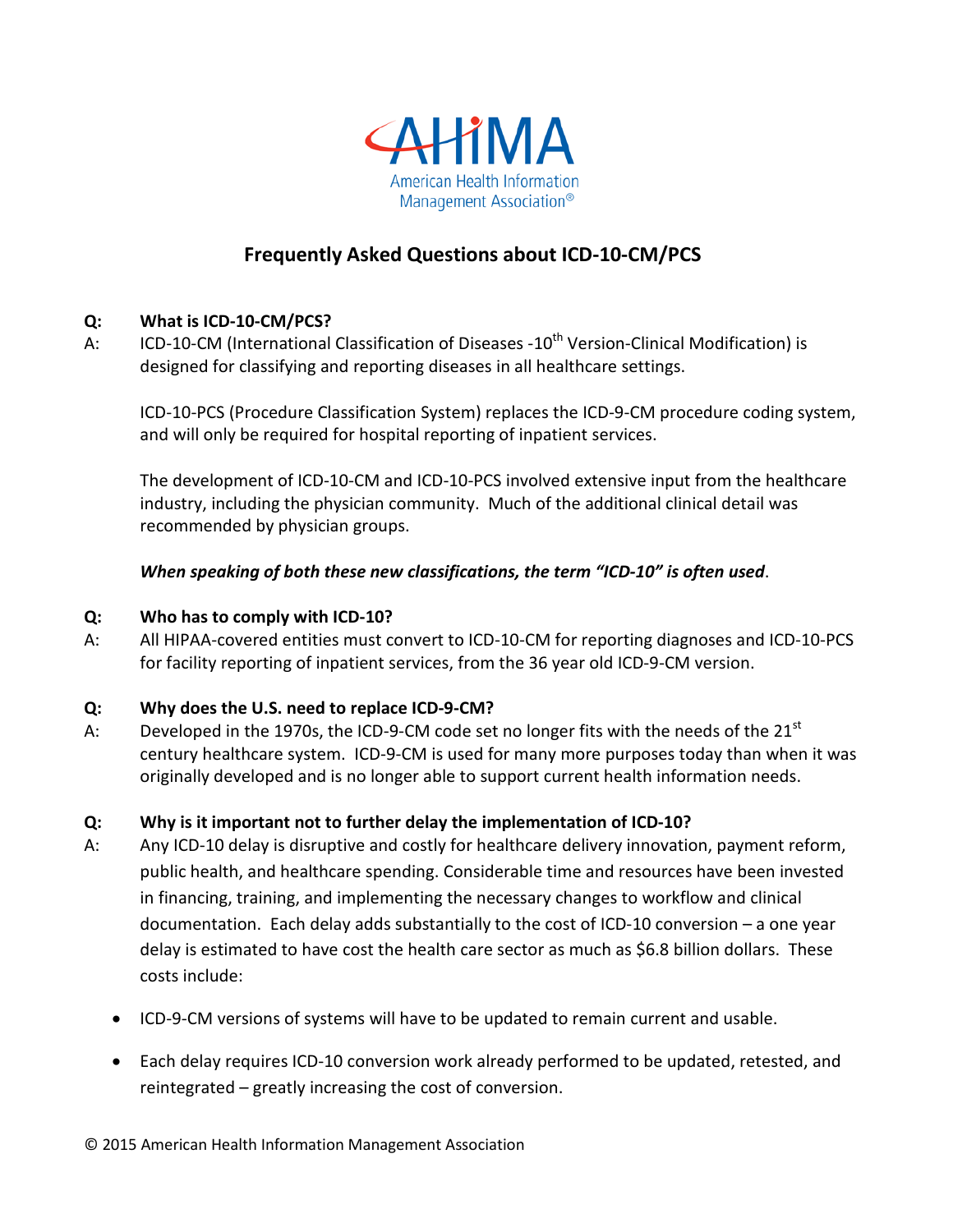- Maintaining coders' ICD-10 coding skills through either additional education or ongoing ICD-10 coding practice.
- Costs associated with the inability to effectively use healthcare date to improve quality of care, patient safety, and patient outcomes because the quality of healthcare data is progressively deteriorating as long as the US continues to rely on the outdated and imprecise code set.

In addition to the direct costs of the delay, significant ongoing costs are being incurred by the failure to replace the ICD-9 code set. Continued use of the out-of-date and imprecise ICD-9-CM code set results in costs associated with:

- Inaccurate decisions or conclusions based on faulty or imprecise data
- Administrative inefficiencies due to reliance on manual processes
- Coding errors related to code ambiguity and outdated terminology

# **Q: Will the use of CPT codes be affected?**

A: No. ICD-10 procedure codes will only be used for facility reporting of hospital inpatient services. Current Procedural Terminology (CPT®) codes will continue to be used for physician and outpatient services.

#### **Q: Do physicians need to use all the codes in ICD-10?**

A: Just as no healthcare provider uses every code in ICD-9-CM today, physicians and other providers will not use all the codes in ICD-10-CM. They will use a subset of codes based on their practice and patient population. The ICD-10-CM code set is like a dictionary that has thousands of words, but individuals use some words very commonly while other words are never used. Also, laterality accounts for nearly half of the increase in the number of codes in ICD-10-CM.

The development of ICD-10-CM was based extensively on public clinical input, with much of the additional specificity being requested by physician groups.

#### **Q: Is reporting of external cause codes required?**

A: Just as with ICD-9-CM, there is no national requirement for mandatory ICD-10-CM external cause code reporting. Unless a provider is subject to a state-based external cause code reporting mandate or these codes are required by a particular payer, reporting of external cause codes in ICD-10-CM is not required.

#### **Q: Will the use of unspecified codes be allowed after ICD-10 is implemented?**

A: Yes, as unspecified codes should be reported when they are the codes that most accurately reflect what is known about the patient's condition at the time of that particular encounter.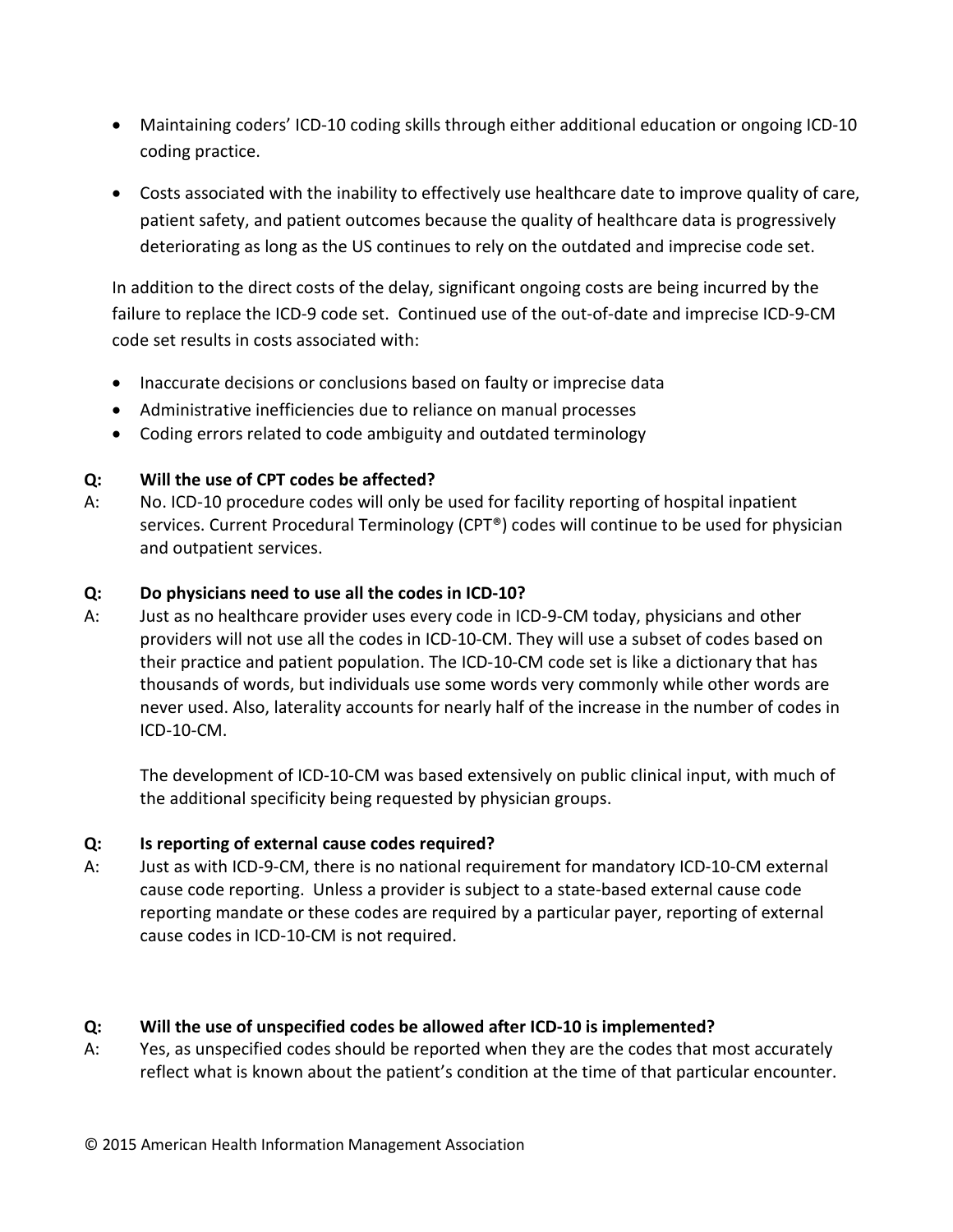# **Q: Why shouldn't the US healthcare industry wait for ICD-11 instead of transitioning to ICD-10?**

A: Waiting until ICD-11 is ready for implementation in the US is not a viable option, as waiting that long to replace the ICD-9-CM code set would seriously jeopardize the country's ability to evaluate quality and control healthcare costs. US healthcare data is being allowed to deteriorate while the demand increases for high-quality data that can support new healthcare initiatives. Based on the World Health Organization's current timeline, ICD-11 is expected to be finalized and released in 2017. For the US, that date is the beginning, not the end, of the process toward adoption of ICD-11.

The process of evaluating ICD-11 for use in the US, developing a national modification to meet US information needs, and developing a procedure coding system would take at least a decade, followed by the rulemaking process to adopt ICD-11 as a HIPAA code set standard. In the case of ICD-10, it took eight years to develop a US modification of ICD-10 and a procedure coding system, and 19 years for a final rule to be published.

Also, implementing ICD-10-CM/PCS is an important step on the pathway to ICD-11.

# **Q: How costly is the ICD-10 transition for small physician practices?**

A: Recent surveys have shown the cost of the transition for small physician practices to be much lower than previously suggested. For example, a survey conducted by the Professional Association of Health Care Office Management (PAHCOM) found that the average ICD-10 related expenditures for a physician practice with six or fewer providers is \$8,167 with average expenditures per provider of \$3,430. Another study estimated the ICD-10 conversion costs for an office with three providers to be \$1,960-\$5,900.

One reason the transition costs have been shown to be less than earlier predictions is because many software vendors are providing ICD-10 system updates for no additional cost. Also, numerous free or low-cost educational and implementation resources and tools are available from CMS and professional organizations.

# **Q: How likely are significant payment disruptions for physician practices following the transition to ICD-10?**

A: Not very likely, especially for physician practices that prepare for the transition. Testing has demonstrated that CMS systems are ready to accept and process ICD-10 claims. Also, physician payment is primarily driven by CPT codes, not ICD diagnosis codes. However, to mitigate any risk whatsoever, it is recommended that CMS grant "advance payments" to any physicians that do experience cash flow disruptions as a result of the ICD-10 transition. CMS already has existing payment policies that it uses when a provider has incurred a temporary delay in its billing process causing financial difficulties for a provider.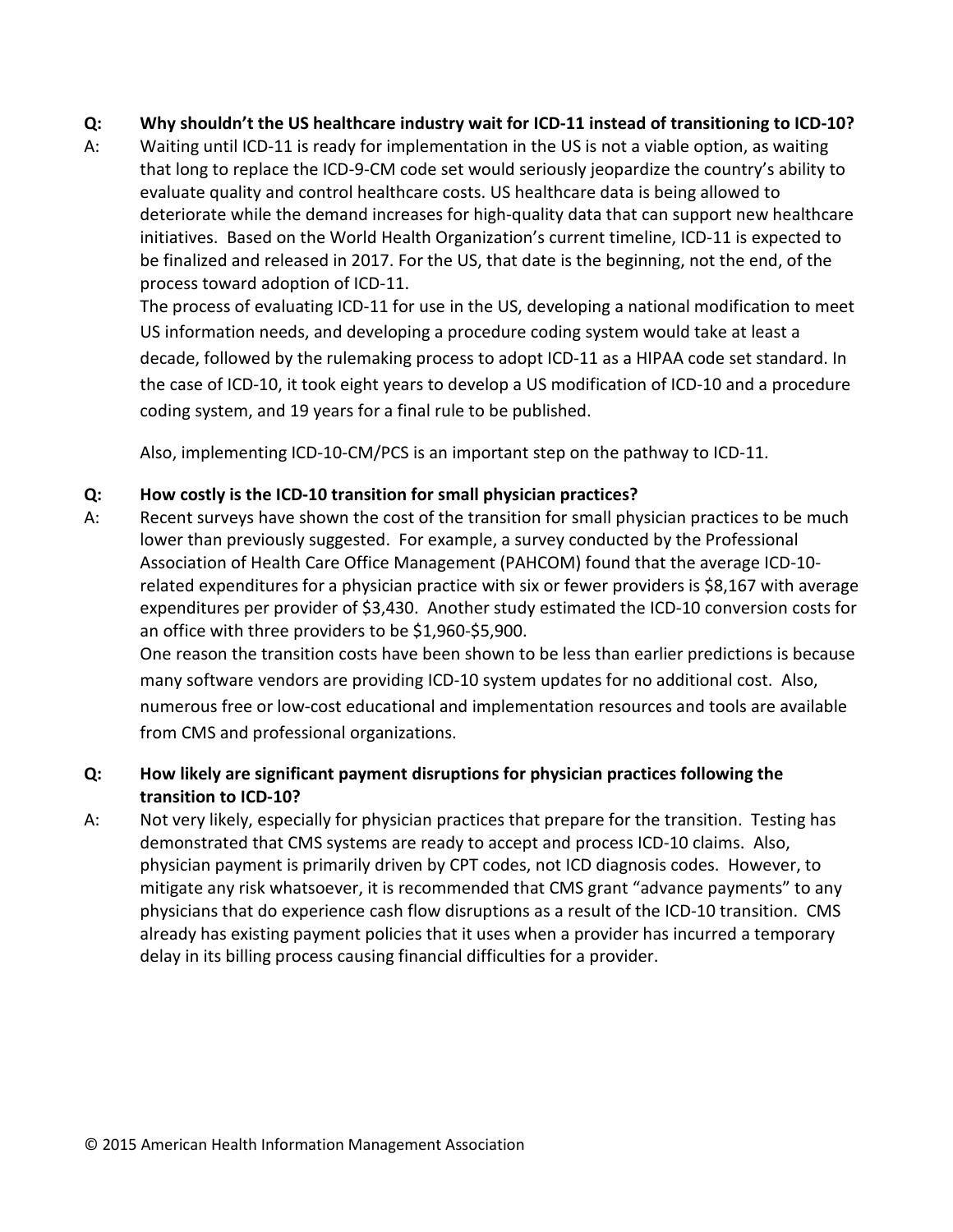- **Q: Is "dual coding" a feasible approach to address concerns about the potential financial impact of the ICD-10 transition on small physician practices?**
- A: No, dual coding (acceptance of either ICD-9 or ICD-10 codes for dates of service after October 1, 2015) is not practical or feasible. A dual coding system is not a simple solution, but is fraught with difficulties that have the potential to undermine the data infrastructure of the healthcare industry. It will confuse claims processing and negatively impact the handling of important patient clinical information and may affect patient care. It would require extremely complex and costly changes to major payment, clearinghouse and provider systems. The communication of health information between providers would be compromised, adversely impacting the quality of patient care and increasing the potential for patient harm. CMS has stated that they and many commercial health plans are unable to process claims for both ICD-9 and ICD-10 codes submitted for the same dates of service, so a dual coding approach is not possible.

Approaches such as advance payments are more practical and effective than the widespread disruption that would be caused by a dual coding system.

# **Q: What ICD-10 external testing opportunities are available?**

**A:** Both private and public payers have been conducting extensive testing with their trading partners. Medicare is conducting both acknowledgement testing (claim acceptance) and endto-end testing (claim acceptance and adjudication). Providers, suppliers, billing companies, and clearinghouses are welcome to submit acknowledgement test claims to Medicare anytime up to the October 1, 2015, implementation date. In addition, CMS is highlighting this testing by offering four separate weeks of ICD-10 acknowledgement testing – two each in 2014 and 2015.

During 2015, CMS is planning to offer three separate end-to-end testing opportunities. The first of these was held in January, and CMS was able to accommodate all volunteers. CMS is also working with state Medicaid agencies to conduct end-to-end testing.

# **Q: Have the results of Medicare external testing been successful?**

A: Yes, the testing results have been very successful. While acceptance rates for acknowledgement testing weeks ranged from 89% to 76%, negative test claims were included, meaning that errors were intentionally included in some claims to make sure the claim would be rejected).

For the first Medicare fee-for-service end-to-end testing week conducted in January, participants were able to successfully submit ICD-10 claims and have them processed through the Medicare billing systems.

- 56% of the test claims received were professional, and for these claims, no issues were identified and zero rejects were due to front-end CMS systems issues.
- Only 3% of rejected claims were related to ICD-10 most rejections were due to errors unrelated to ICD-10.